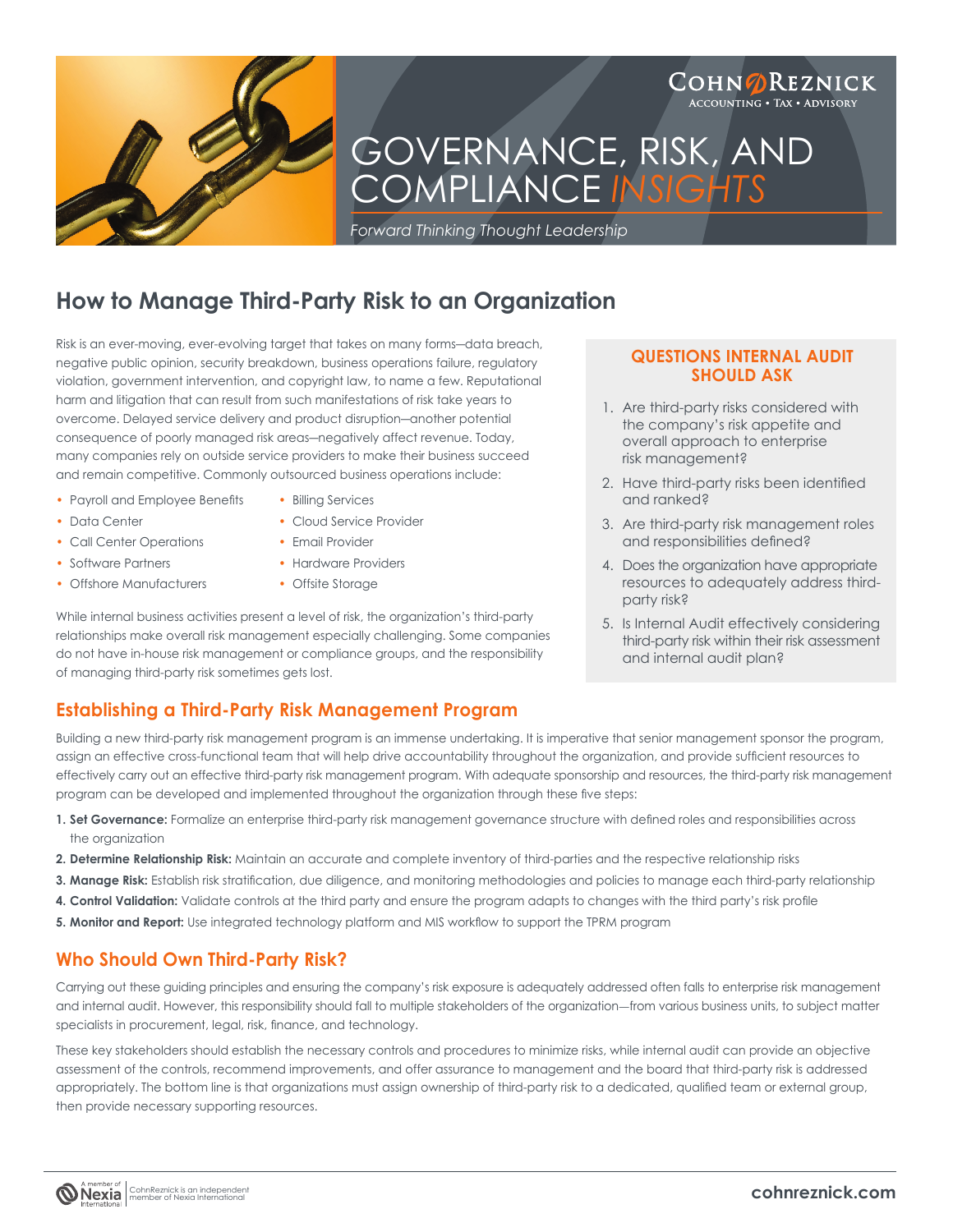# **Key Stakeholder Responsibilities**

#### **Internal Audit**

- Provides assurance on the effectiveness of governance, risk management, and controls, including third-party risk management
- Acts with recognized standards and reports to high level within the organization

#### **Information Security**

- Standardizes and automates risk reporting and monitoring
- Supports due diligence efforts
- Enforces and validates security standards and improvements by the third party

#### **Enterprise Risk Management**

- Sets risk tolernance levels for the organization
- Monitors and enforces overall risk policy

#### **Third-Party Risk Management**

- Establishes third-party risk policies, principles, and tolerances
- Manages overall third-party relationships
- Coordinates TPRM program to all stakeholders
- Monitors business health of the third party
- Ensures third-party meets risk policies
- 
- Rationalizes the vendor's value

#### **Legal/Sourcing**

- Supports contract negotiation, pricing ,and SLAs
- Monitors contract risk and compliance
- Consults on laws and regulations
- Responsible for due diligence, reference checks, selection
- Spend reporting

#### **Business Owners**

- Manages the risk of third-party
- Monitors day-to-day third-party operations
- Ensures speed in contracting process
- Escalates any issues and concerns

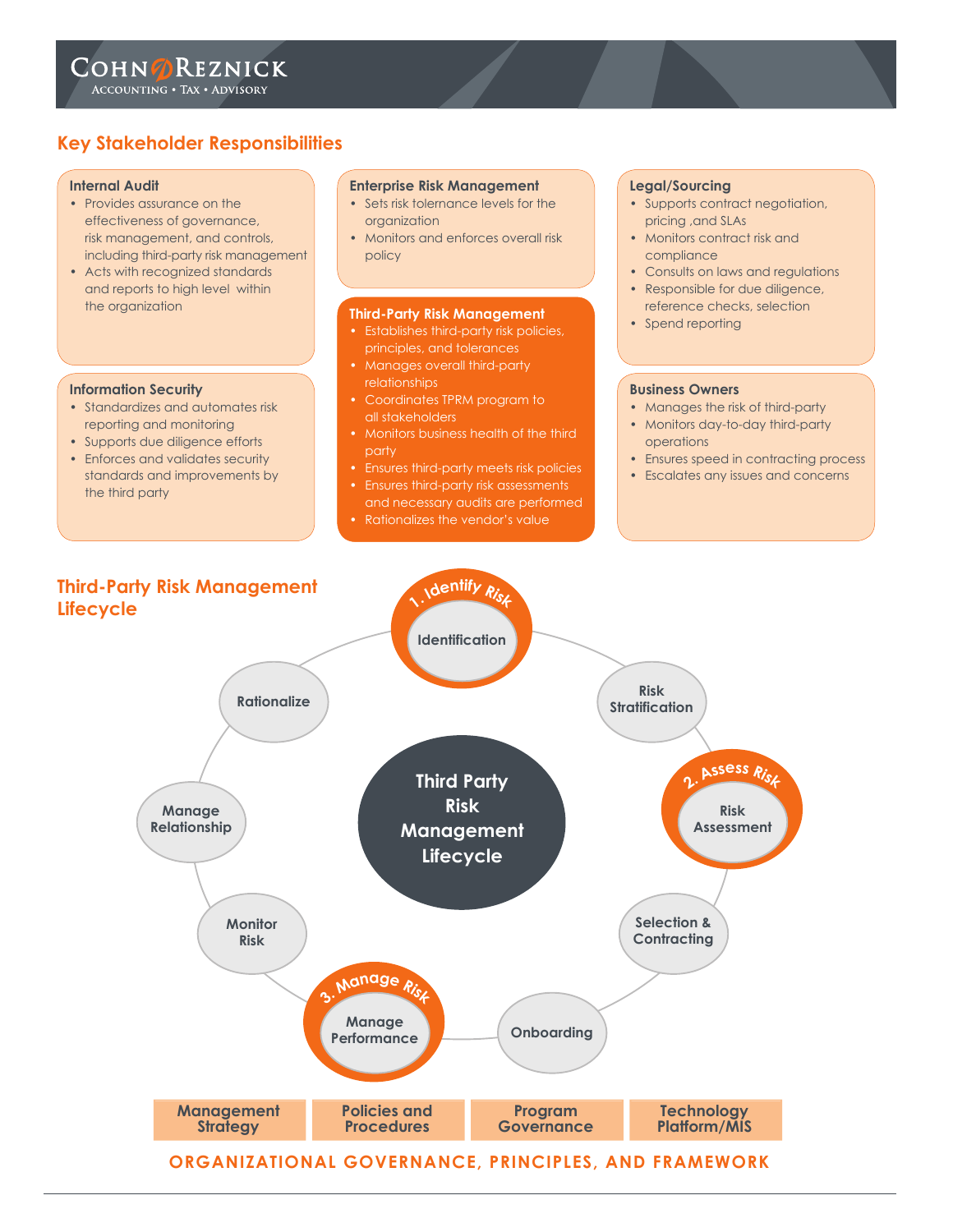# **Benefits to Formalizing a Third-Party Management Function**

### **QUALITY**

- Higher quality of third-party risk management throughout the third-party lifecycle
- Tighter controls and increased accountability over third parties that pose significant risk

### **STANDARDIZATION**

- Streamlined and standardized processes for third-party onboarding, risk profiling, and ongoing monitoring and ove
- Improved quality, efficiency, timeliness, and accuracy of third-party risk management, from workflow and reporting tools
- Greater benefits realized from scorecards and dashboards through use of standardized KPIs and KRIs

#### **RISK**

- More effective monitoring of due diligence activities and their frequency, driven by both inherent and residual risks
- Greater agility in responding to changing regulatory requirements and other third-party risk management challenges

### **FLEXIBILITY AND EFFICIENCY**

- Tight focus on controls associated with those relationships found to pose the greatest risk, through third-party stratification
- Ability to redirect the efforts of staff based on identified organizational priorit
- Enhanced ability to quickly undertake new initiatives and locate third-party replacements more rapidly

### **STAKEHOLDER VALUE**

- Ability to rationalize the value of the third-party and its service to the organization
- Improved compliance with federal laws and regulations and reduction of fines or penalties that may impact the bottom line
- Appropriately trained and placed resources

# **Best Practice Key Takeaways**

Recent breaches, business failures, and other security incidents prove that the implementation of a third-party risk management program is essential. Recent breaches, business failures, and other security incidents prove that the implementation of a third-party risk management program is essential. Organizations must understand the risk of each third party and how to effectively manage and mitigate that risk. Several key steps can help organizations accomplish these tasks: